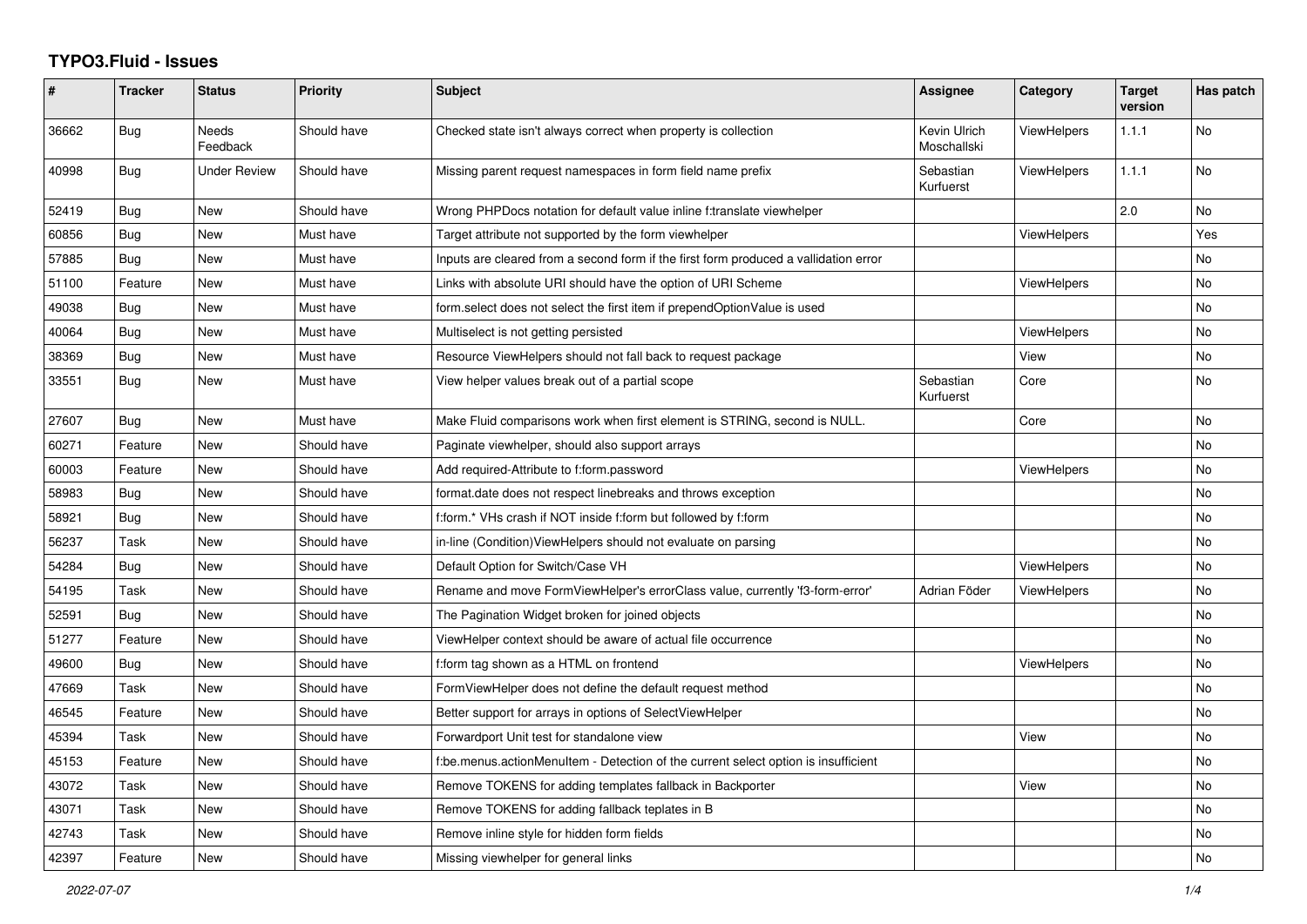| #     | <b>Tracker</b> | <b>Status</b> | <b>Priority</b> | <b>Subject</b>                                                                                              | <b>Assignee</b>        | Category           | <b>Target</b><br>version | Has patch     |
|-------|----------------|---------------|-----------------|-------------------------------------------------------------------------------------------------------------|------------------------|--------------------|--------------------------|---------------|
| 40081 | Feature        | <b>New</b>    | Should have     | Allow assigned variables as keys in arrays                                                                  |                        |                    |                          | <b>No</b>     |
| 39990 | Bug            | New           | Should have     | Same form twice in one template: hidden fields for empty values are only rendered<br>once                   |                        | Core               |                          | No            |
| 39936 | Feature        | <b>New</b>    | Should have     | registerTagAttribute should handle default values                                                           |                        | ViewHelpers        |                          | No            |
| 38130 | Feature        | New           | Should have     | Checkboxes and multiple select fields should have an assignable default value                               |                        |                    |                          | No            |
| 37619 | Bug            | New           | Should have     | Fatal Error when using variable in name attribute of Section ViewHelper                                     |                        | ViewHelpers        |                          | No            |
| 37095 | Feature        | New           | Should have     | It should be possible to set a different template on a Fluid TemplateView inside an<br>action               | Christopher<br>Hlubek  |                    |                          | No            |
| 36655 | Bug            | New           | Should have     | <b>Pagination Links</b>                                                                                     |                        | Widgets            |                          | No            |
| 36410 | Feature        | New           | Should have     | Allow templates to send arguments back to layout                                                            |                        | ViewHelpers        |                          | No            |
| 33215 | Feature        | New           | Should have     | RFC: Dynamic values in ObjectAccess paths                                                                   |                        |                    |                          | No.           |
| 32035 | Task           | New           | Should have     | Improve fluid error messages                                                                                |                        | Core               |                          | Yes           |
| 31955 | Feature        | New           | Should have     | f:uri.widget                                                                                                |                        | Widgets            |                          | No            |
| 30937 | Bug            | New           | Should have     | CropViewHelper stringToTruncate can't be supplied so it can't be easily extended                            |                        | ViewHelpers        |                          | Yes           |
| 28554 | Bug            | New           | Should have     | (v4) implement feature flag to disable caching                                                              |                        |                    |                          | No            |
| 28553 | Bug            | New           | Should have     | improve XHProf test setup                                                                                   |                        |                    |                          | No            |
| 28552 | Bug            | New           | Should have     | (v5) write ViewHelper test for compiled run; adjust functional test to do two passes<br>(uncached & cached) |                        |                    |                          | No            |
| 28550 | Bug            | <b>New</b>    | Should have     | (v4) make widgets cacheable, i.e. not implement childnodeaccess interface                                   |                        |                    |                          | No            |
| 28549 | Bug            | New           | Should have     | make widgets cacheable, i.e. not implement childnodeaccess interface                                        |                        |                    |                          | No            |
| 13045 | Bug            | New           | Should have     | Entity decode of strings are different between if-conditions and output of variable                         |                        |                    |                          |               |
| 12863 | Bug            | New           | Should have     | Attributes of a viewhelper can't contain a '-'                                                              | Sebastian<br>Kurfuerst | Core               |                          | No            |
| 10911 | Task           | New           | Should have     | Tx_Fluid_ViewHelpers_Form_AbstractFormViewHelper->renderHiddenIdentityField<br>should be more reliable      |                        | ViewHelpers        |                          | No            |
| 9950  | Task           | New           | Should have     | Binding to nested arrays impossible for form-elements                                                       |                        | <b>ViewHelpers</b> |                          |               |
| 9514  | Feature        | New           | Should have     | Support explicit Array Arguments for ViewHelpers                                                            |                        |                    |                          |               |
| 8648  | Bug            | New           | Should have     | format.crop ViewHelper should support all features of the crop stdWrap function                             |                        | ViewHelpers        |                          | No            |
| 4704  | Feature        | New           | Should have     | Improve parsing exception messages                                                                          |                        | Core               |                          |               |
| 3481  | Bug            | New           | Should have     | Use ViewHelperVariableContainer in PostParseFacet                                                           |                        | Core               |                          | $\mathsf{No}$ |
| 60181 | Feature        | New           | Could have      | Caching mechanism for Fluid Views/Templates                                                                 |                        | View               |                          | No            |
| 48355 | Feature        | New           | Could have      | Assign output of viewhelper to template variable for further processing.                                    |                        |                    |                          |               |
| 36559 | Feature        | New           | Could have      | New widget progress bar                                                                                     |                        |                    |                          | Yes           |
| 34309 | Task           | New           | Could have      | Unknown ViewHelpers cause exception - should be handled more graceful                                       |                        | ViewHelpers        |                          | No            |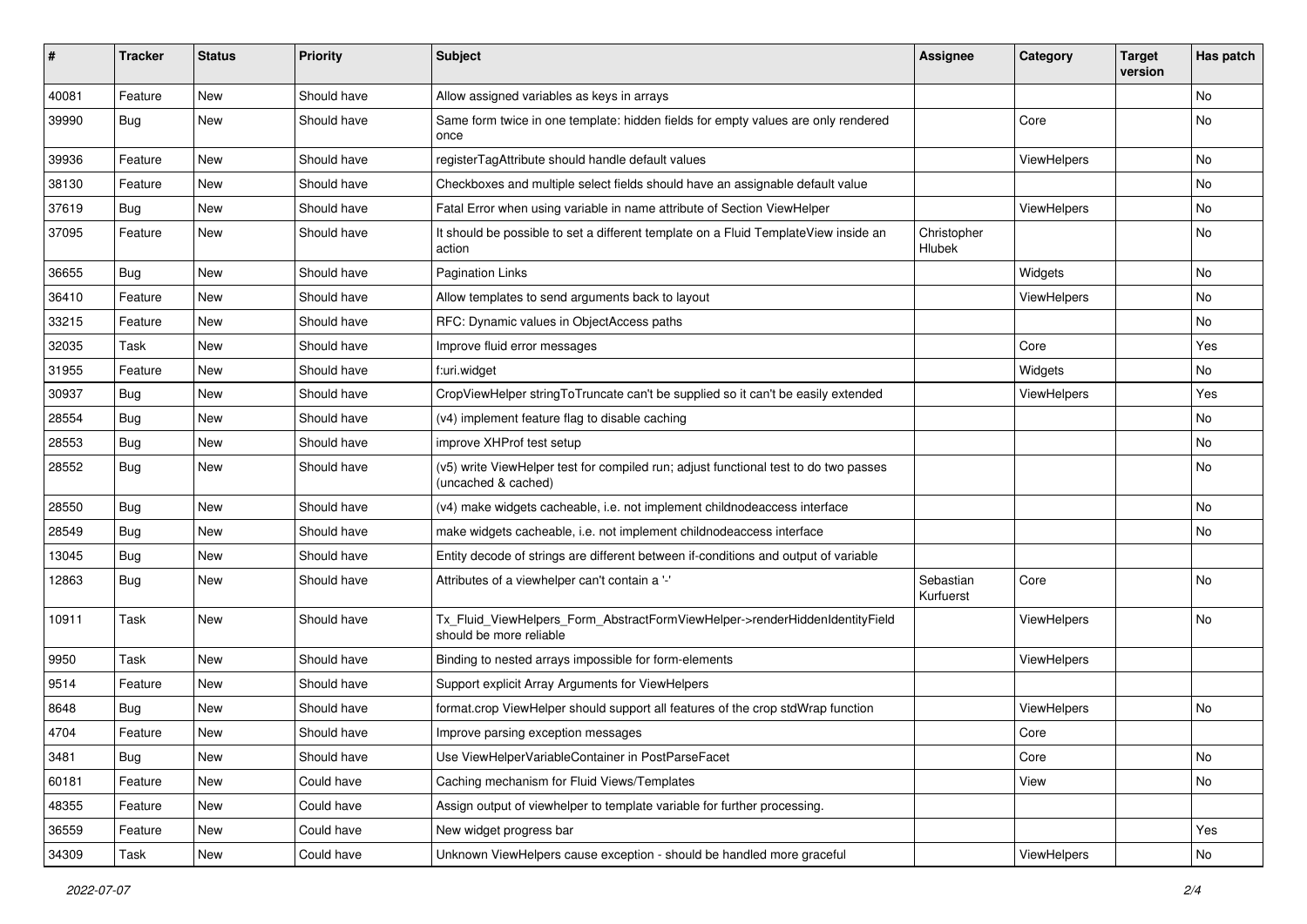| $\pmb{\#}$ | <b>Tracker</b> | <b>Status</b>            | <b>Priority</b>      | Subject                                                                                              | Assignee                    | Category           | <b>Target</b><br>version | Has patch |
|------------|----------------|--------------------------|----------------------|------------------------------------------------------------------------------------------------------|-----------------------------|--------------------|--------------------------|-----------|
| 30555      | Feature        | New                      | Could have           | Make TagBuilder more extensible                                                                      |                             | Core               |                          | <b>No</b> |
| 10472      | Feature        | New                      | Could have           | Fluid Standalone distribution                                                                        |                             | Core               |                          | <b>No</b> |
| 7608       | Feature        | New                      | Could have           | Configurable shorthand/object accessor delimiters                                                    |                             | Core               |                          | Yes       |
| 3725       | Feature        | New                      | Could have           | <b>CSS Engine</b>                                                                                    | Christian Müller            | ViewHelpers        |                          | No        |
| 1907       | Feature        | <b>New</b>               | Could have           | Default values for view helpers based on context                                                     |                             | Core               |                          |           |
| 26664      | Task           | New                      | Won't have this time | Clean up Form ViewHelpers                                                                            |                             | ViewHelpers        |                          | No        |
| 26658      | Task           | <b>New</b>               | Won't have this time | Make Form ViewHelpers consistent                                                                     |                             | <b>ViewHelpers</b> |                          | <b>No</b> |
| 28551      | Bug            | Accepted                 | Should have          | (v4) backport VHTest                                                                                 | Sebastian<br>Kurfuerst      |                    |                          | <b>No</b> |
| 5933       | Feature        | Accepted                 | Should have          | Optional section rendering                                                                           | Sebastian<br>Kurfuerst      | ViewHelpers        |                          | No        |
| 9005       | Feature        | Accepted                 | Could have           | Fluid Template Analyzer (FTA)                                                                        | Sebastian<br>Kurfuerst      |                    |                          |           |
| 33628      | Bug            | <b>Needs</b><br>Feedback | Must have            | Multicheckboxes (multiselect) for Collections don't work                                             | Christian Müller            | <b>ViewHelpers</b> |                          | <b>No</b> |
| 58862      | Bug            | <b>Needs</b><br>Feedback | Should have          | FormViewHelper doesn't accept NULL as value for \$arguments                                          | Bastian<br>Waidelich        | <b>ViewHelpers</b> |                          | Yes       |
| 46091      | Task           | Needs<br>Feedback        | Should have          | Show source file name and position on exceptions during parsing                                      |                             |                    |                          | No        |
| 45345      | Feature        | Needs<br>Feedback        | Should have          | Easy to use comments for fluid that won't show in output                                             |                             |                    |                          |           |
| 33394      | Feature        | Needs<br>Feedback        | Should have          | Logical expression parser for BooleanNode                                                            | <b>Tobias Liebig</b>        | Core               |                          | <b>No</b> |
| 8491       | Task           | Needs<br>Feedback        | Should have          | link action and uri action differ in absolute argument                                               | Karsten<br>Dambekalns       | ViewHelpers        |                          | No        |
| 3291       | Feature        | Needs<br>Feedback        | Should have          | Cacheable viewhelpers                                                                                |                             |                    |                          | No        |
| 8989       | Feature        | Needs<br>Feedback        | Could have           | Search path for fluid template files                                                                 |                             | View               |                          | <b>No</b> |
| 59057      | Bug            | <b>Under Review</b>      | Must have            | Hidden empty value fields shoud be disabled when related field is disabled                           | <b>Bastian</b><br>Waidelich | ViewHelpers        |                          | <b>No</b> |
| 51239      | <b>Bug</b>     | <b>Under Review</b>      | Must have            | AbstractViewHelper use incorrect method signature for "\$this->systemLogger->log()"                  | Adrian Föder                | Core               |                          | Yes       |
| 5636       | Task           | <b>Under Review</b>      | Must have            | Form_RadioViewHelper and CheckBoxViewHelper miss check for existing object<br>before it is accessed. |                             |                    |                          | <b>No</b> |
| 65424      | Bug            | <b>Under Review</b>      | Should have          | SelectViewHelper must respect option(Value Label)Field for arrays                                    |                             | ViewHelpers        |                          | No        |
| 55008      | Bug            | <b>Under Review</b>      | Should have          | Interceptors should be used in Partials                                                              | Christian Müller            |                    |                          | <b>No</b> |